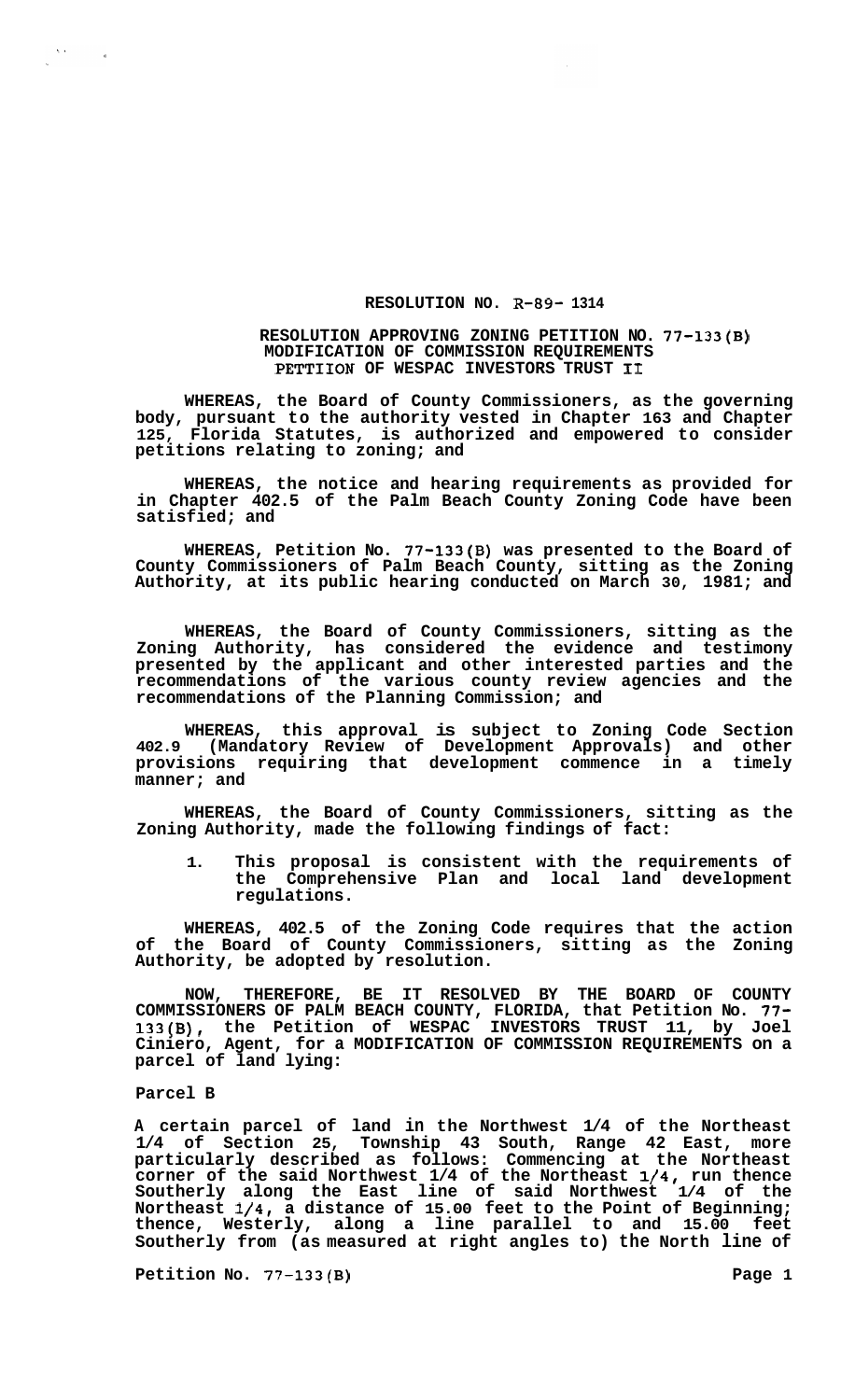**said Section 25 and along that South line of Okeechobee Road, a distance of 90.33 feet to the beginning of a curve concave to the South, having a radius of 5669.65 feet and a central angle of 02 degrees 36' 13"; thence, Westerly along the arc of said curve, subtending an angle of 00 degrees** *05'* **5211, a distance of 09.68 feet; thence, Southerly parallel to the East line of the Northwest 1/4 of a Northeast 1/4, a distance of 98.41 feet; thence, Easterly**  forming an angle of 90 degrees 00' 00" with the preceding course, **a distance of 100.00 feet to a point in the East line of the Northwest 1/4 of the Northeast 1/4** ; **thence, 100.00 feet North along said East line to the Point of Beginning. Together with:** 

#### **Parcel** *C*

**A parcel of land in the Northwest 1/4 of the Northeast 1/4 of Section 25, Township 43 South, Range 42 East, more particularly described as follows: Beginning at the point of intersection of the Easterly Right-of-way line of Military Trail and the North Right-of-way line of Westgate Avenue, said intersection point being 53.00 feet Easterly from, (as measured at right angles to) the North-South 1/4 Section line and also being 40.00 feet North of the South Line of the Northwest 1/4 of the Northwest 1/4 run; thence, Easterly, along said North Right-of-way line of Westgate Avenue, a distance of 200.00 feet; thence, Northerly, forming an angle with preceding course of 90 degrees 36' 17", a distance of 175.00 feet; thence, Westerly, parallel with the South line of the Northwest 1/4 of the Northeast 1/4, a distance of 200.00 feet to a point in the Easterly Right-of-way line of Military Trail; thence, Southerly, along the East Right-of-way line of Military Trail, 175.00 feet to the Point of Beginning. Together with:** 

### **Parcel F**

**A certain parcel of land in the Northwest 1/4 of the Northeast 1/4 of Section 25, Township 43 South, Range 42 East, more particularly described as follows: Commencing at the point of intersection of the Southerly Right-of-way line of Okeechobee Road as same is shown in Road Plat Book 2, Pages 130 through 133 and Pages 138 through 141, with the Easterly Right-of-way line of Military Trail, (SR 809),as same as shown on Plat recorded in Road Plat Book 2, Page 233, (for the purpose of this description, the North line of said Section 25, Township 43 South, Range 42 East is assumed to bear East and West and all other bearings mentioned herein are relative thereto; thence, East along said Southerly line of Okeechobee Road, a relative thereto: thence, East, along said Southerly line of Okeechobee Road, a distance of 175.00 feet to the Point of Beginning of the herein described parcel; thence, continuing East along the said Southerly line** *of* **Okeechobee Road, a distance of 110.91 feet to the beginning of a curve concave to the North, having a radius of 5789.65 feet and a central angle of 02 degrees 36' 13"; thence, Easterly along the arc of said curve and through central angle of 01 degrees 16' 39", a distance of 129.09 feet; thence, South 01 degrees 16' 39'' East, a distance of 139.88 feet; thence, South 45 degrees 51' 37" West, a distance of 66.50 feet; thence, South 44 degrees 08' 23'' East, a distance of 15.00 feet; thence, South 45 degrees 51' 37" West, a distance of 387.67 feet; thence, North 44 degrees 08' 23'' West, a distance of 15.00 feet; thence, South 45 degrees 51' 37" West, a distance of** 

**Petition No. 77-133 (B)** Page 2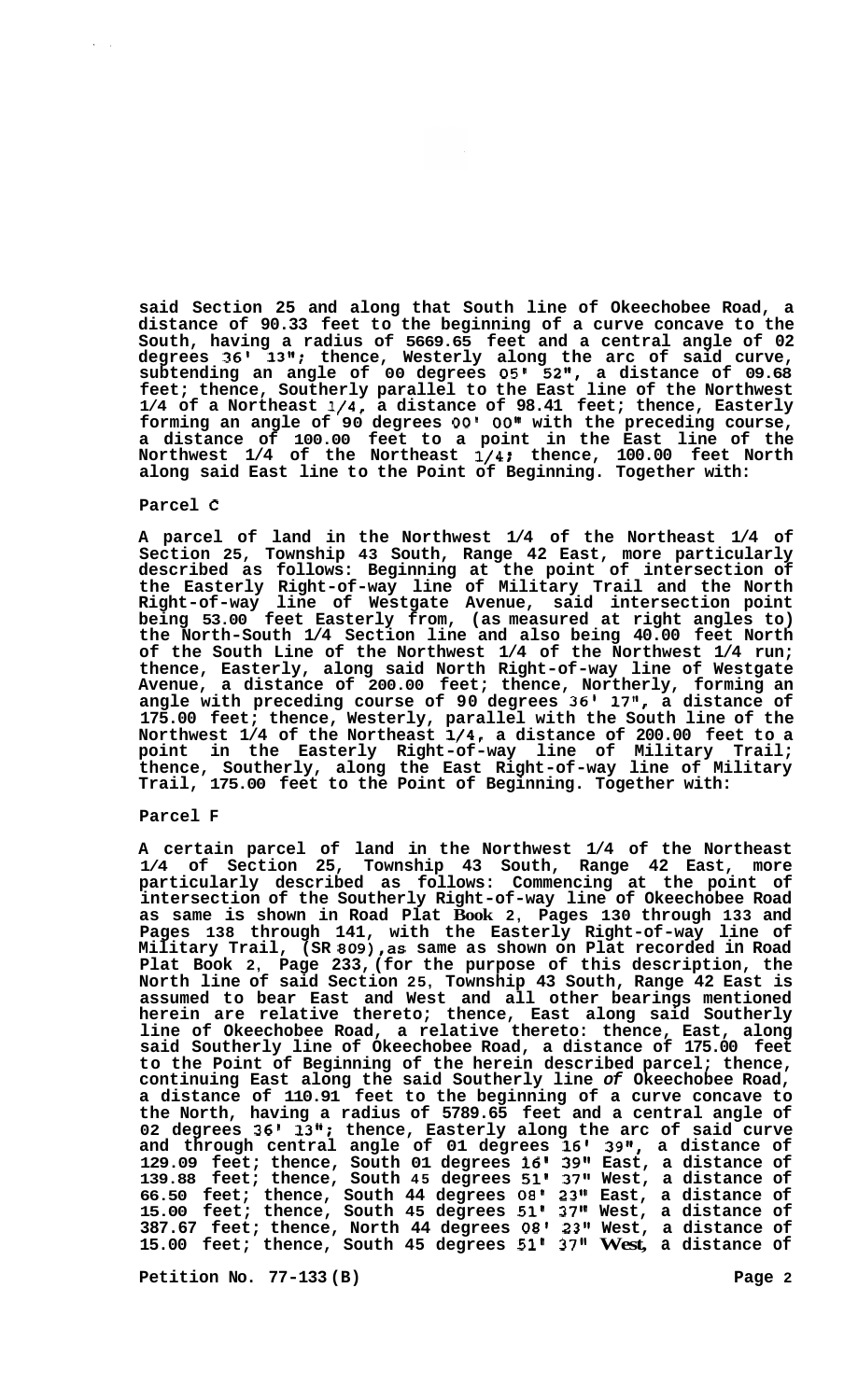**140.00 feet to a point in the said Easterly Right-of-way line of Military Trail; thence, North** *00* **degrees 51' 37" East along said Easterly Right-of-way line of Military Trail, a distance of 377.25 feet; thence, East, a distance of 175.00 feet (to a point being hereafter described as the point aforedescribed); thence, North** *00*  **degrees 51' 37" East, a distance of 175.00 feet to the Point of Beginning.** 

# **And less: (for widening of Military Trail)**

**Commencing at the Northwest corner of the Northwest 1/4 of the Northeast 1/4 of Section 25, Township 43 South, Range 42 East; thence, South 01 degrees 53 I 54" West, along the West line of the Northwest 1/4 of the Northeast 1/4 of said Section 25, a distance of 220.03 feet to a point on a line lying 220.00 feet South of, when measured at right angles, and parallel with the North line of the Northwest 1/4 of the Northeast 1/4 of said Section 25; thence, South 88 degrees 57' 24" East, along the said parallel line, a distance of 53.01 feet to a point on a line lying 53.00 feet East of, when measured at right angles, and parallel with the West line of the Northwest 1/4 of the Northeast 1/4 of said Section 25 at the Point of Beginning of the parcel to be herein described; thence, South 01 degrees 53 54'' West, along the said parallel line, a distance of 360.00 feet to a point; thence, North 04 degrees 25' 06" East, a distance of 250.24 feet to a point on a line lying 64.00 feet East of, when measured at right angles and parallel with the West line of the Northwest 1/4 of the Northeast 1/4 of said Section 25; thence, North 01 degree 53' 54" East, along the said parallel line, a distance** *of* **110.05 feet to a point on a line lying 220.00 feet South of, when measured at right angles, and parallel with the North line of the Northwest 1/4 of the Northeast 1/4 of said Section 25; also being the Point of Beginning of the herein described parcel. Together with:** 

## **Parcel X**

**A parcel of land in the Northwest 1/4 of the Northeast 1/4** *of*  **Section 25, Township 43 South, Range 42 East, more particularly described as follows: Commencing at the 1/4 corner on the North line of said Section 25, run thence Southerly along the 1/4 section line 45.00 feet; thence,Easterly, along the South Rightof-Way line of Okeechobee Boulevard and the Westerly extension thereof as said Right-of-way is shown on Plat recorded in Road Plat Book 2, at Pages 130 through 133, Pages 138 through 141, a distance of 338.91 feet to the beginning of a curve, concave to the North having a radius of 5789.65 feet and a central angle of 02 degrees 36' 13"; thence, Easterly along the arc of said curve subtending an angle of 01 degrees 16' 39", a distance of 129.09 feet to the Point of Beginning; thence, continue Easterly along the arc of said curve subtending an angle of 01 degree 19' 34", a distance of 134.00 feet to the end of said curve; thence, continue Easterly along said Right-of-way line and along the tangent of the just described curve 400.00 feet to the beginning of a curve, concave to the North, having a radius of 5669.65 feet and a central angle of 02 degrees 36' 13" thence, Easterly along the arc of said curve and along said Right-of-way line, subtending an angle of 02 degrees 30' 21", a distance of 247.96 feet; thence Southerly parallel to the East line of the Northwest 1/4 of** the Northeast **1/4 of said Section 25, 98.41** feet; thence,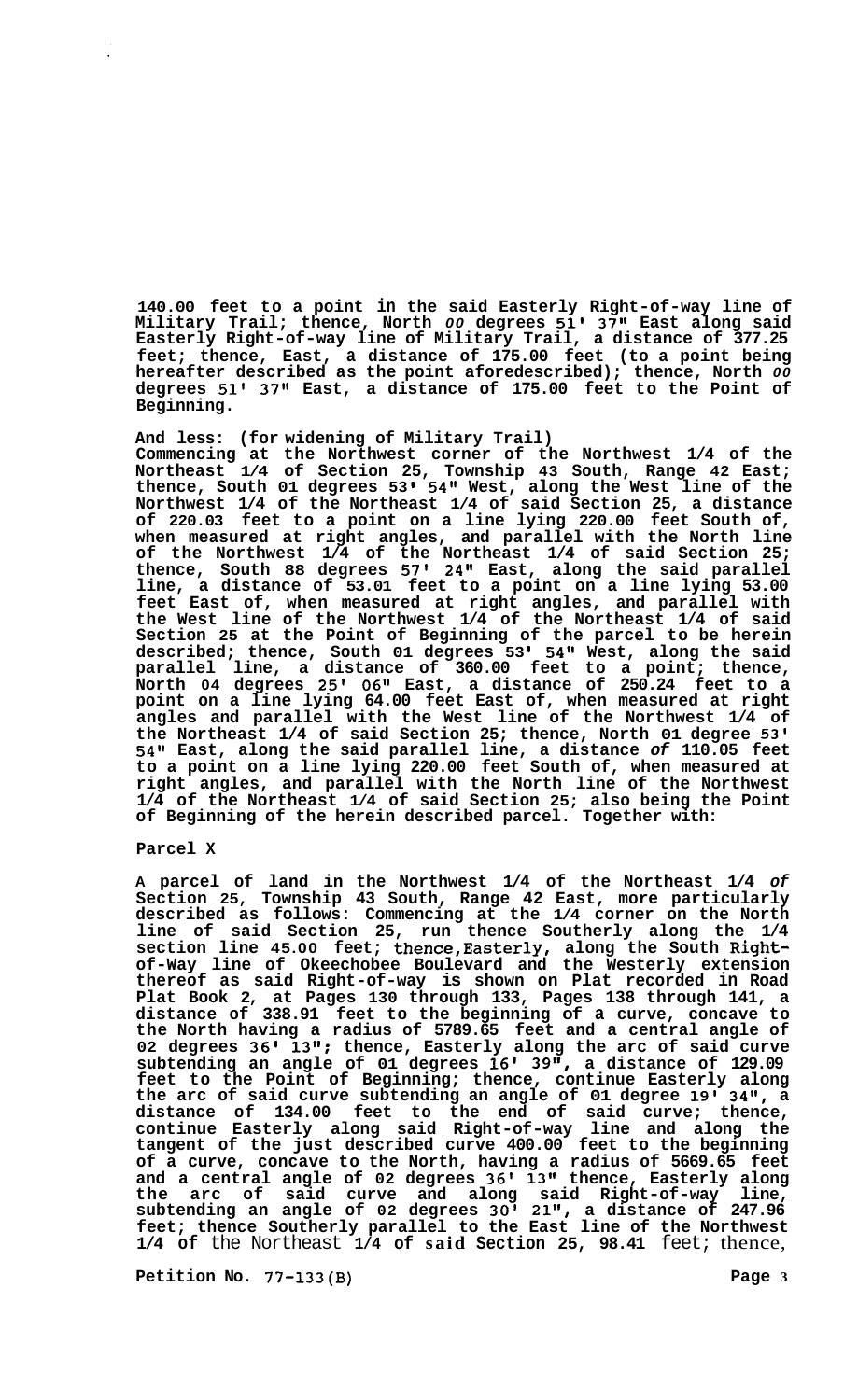**Easterly forming an angle of 90 degrees 00' 00" with the preceding course 100.00 feet to a point in the East line of the Northwest 1/4 of the Northeast 1/4: thence Southerly alorlg just said line forming an angle with the preceding course of 90 degrees** *00'* **0OB1, a distance of 1193.53 feet to a point in the North Right-of-way line of Westgate Avenue: thence, We:;terly, along the North Right-of-way line of Westgate Avenue forming an**  angle of 90 degrees 39' 01" with preceding course, a distance of **1094.83 feet: thence, Northerly, forming an angle of 89 ciegrees 23' 43" with the preceding course a distance of 175.00 feet: thence, Westerly, forming an angle of 89 degrees 23' 43" w:ith the preceding course, a distance of 200.00 feet to a point on the Easterly Right-of-way line of Military Trail (SR 809): ':hence, Northerly, along said Right-of-way line forming an angle of 89 degrees 23' 43" with the preceding course, a distance of 530.46 feet: thence Northeasterly, forming an angle of 135 degrees** *00'*  **OO'I with the preceding course, a distance of 140.00 feet; thence Southeasterly forming an angle of 90 degrees 00' 00" with the preceding course, a distance of 15.00 feet: thence, Northeasterly forming an angle of 90 degrees** *00'* **O0l8 with the preceding Icourse, 387.67 feet: thence, Northwesterly, forming an angle of 90 degrees** *00' 00"* **with the preceding course, 15.00 feet: ,thence,**  <code>Northeasterly forming an angle of 90 degrees 00' 00" with the  $\overline{a}$ </code> **preceding course 66.50 feet: thence, Northerly forming an angle of 132 degrees 51' 44" with the preceding course when m2asured from Southwest to North, a distance of 139.88 feet, more** *o:c* **less, to the Point of Beginning. Together with:** 

**A parcel of land in the Northwest 1/4 of the Northeast 1/4 of Section 25, Township 43 South, Range 42 East, more partixlarly described as follows: Commending at the point of intersec\*:ion of the Easterly Right-of-way line of Military Trail and the North Right-of-way line of Westgate Avenue, said intersectior point being 53.00 feet Easterly from, (as measured at right anqles to the North-South 1/4 section line and also being 40.00 fee.: North of the South line of the Northwest 1/4 of the Northeast 1,/4, run thence Easterly along said North Right-of-way line of Westgate**  Avenue, a distance of 1,208.83 feet to the Point of Beginning of **the following described parcel: thence, from said Point of Beginning, Northerly forming an angle with the preceding course of 90 degrees** *00'* **0Ot1, a distance of 300.00 feet: thence, Westerly,**  forming an angle with the preceding course of 90 degrees 00' 00", **a distance of 165.00 feet: thence, Southwesterly, forming an angle with the preceding course of 135 degrees** *00'* **0Ot1, a distance of 120.21 feet: thence, Southerly, forming an angle with the preceding course of 135 degrees** *00'* **0Ot1, a distance of 215.00 feet to a point on the said North Right-of-way line of Westgate Avenue: thence, Easterly along the North Right-of-way line of Westgate**  Avenue, a distance of 250.00 feet, more or less, to the Point of **Beginning. The West 3/4 of the North 1/4 of the Southwest 1/4 of the Northeast 1/4 of Section 25, Township 43 South, Range 42 East, less the West 533.00 feet thereof and less the North 40.30 feet thereof for Westgate Avenue Right-of-way, being lcoated on the southeast corner of the intersection** *of* **Military Trail (,5R 809) and Okeechobee Boulevard (SR 704) and bounded on the south by Westgate Avenue, in a CG-General Commercial Zoning District, was approved on March 30, 1989, as advertised, subject to the following conditions:**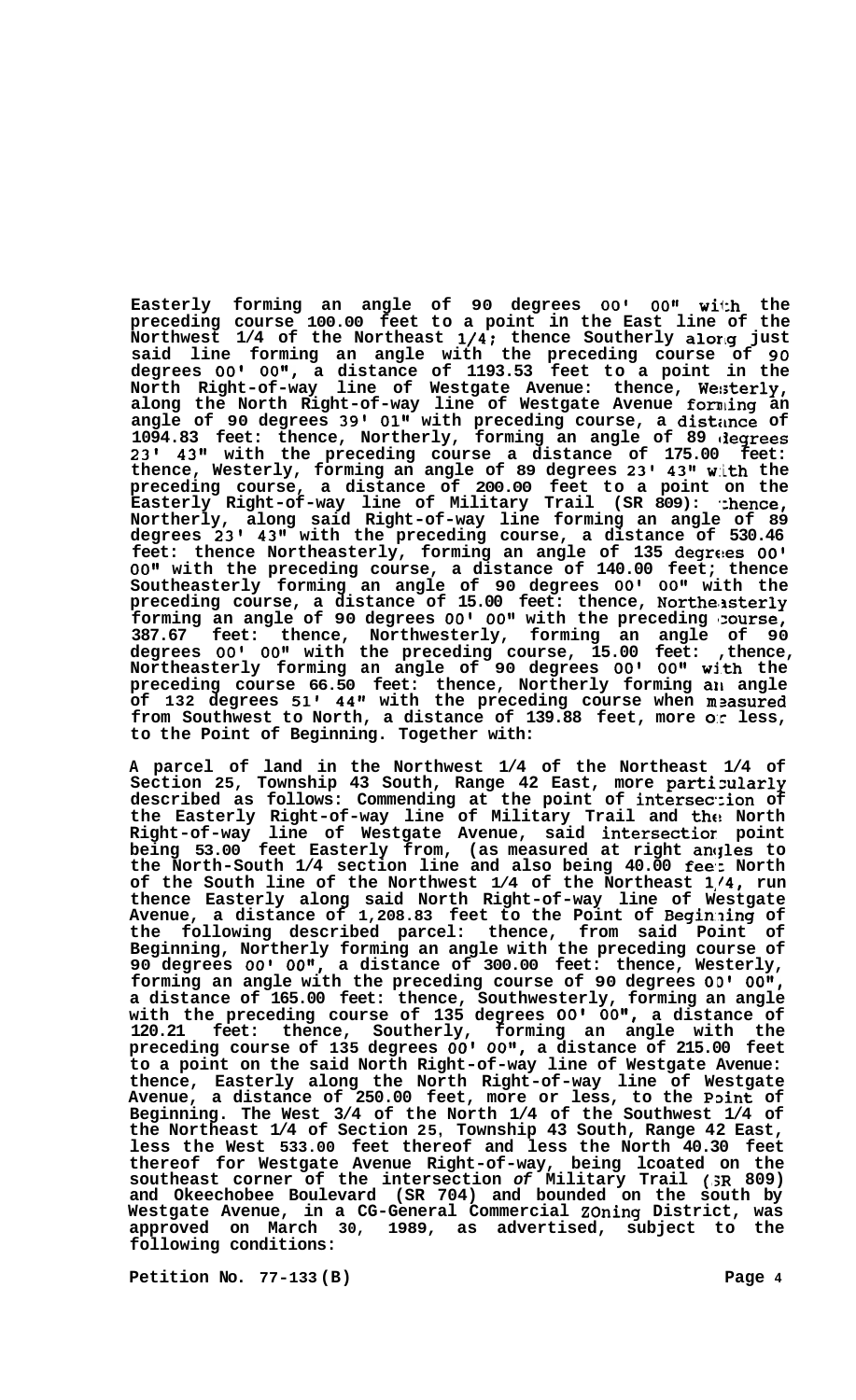- 1. The petitioner shall comply with all previous conditions **of approval unless expressly modified herein.**
- **2. Condition No. 14 of Zoning Petition No. 77-133, Resolution No. R-77-1191, which presently states:** 
	- **"14. Developer shall execute a unity of Title covering the following:** 
		- **a. Entire parcel located on the north E ide of Westgate Avenue, and,**
		- b. The southerly four hundred twent**y-fiv**e: (425) **feet of the parcel located on the soul:h side of Westgate Avenue (3.09 acres), and,**
		- *c.* **The twenty (20) foot recorded access emement running south from Westgate Avenue to the**  southerly 425 feet of the parcel lying south **of Westgate Avenue (0.10 acres).**

**The legal description for items b. and c. .are set forth as Parcels A and B respectively on a sketch prepared by Mock, Roos and Searcy, Incorpxated; Drawing No. B-969, dated September, 1977 which shall be added as an Exhibit to the approve3 Mater Site Plan.** 

**is hereby amended to read:** 

**"Prior to site plan certification, the petitioner shall execute a Unity of Control covering the following:** 

- **a. Entire parcel located on the north 8;ide of Westgate Avenue, and, the southerly four hundred twenty-five (425) feet of the parcel located on the south side** *of* **Westgate Avenue (3.09 acres), and, the twenty (20) foot recorded access easement running sou1:h from Westgate Avenue of the southerly 425 Ceet of the parcel lying south of Westgate Avenue (0.10 acres)** .
- **b. Execute a Unity of Title on:** 
	- **1. The parcel of land supporting 1:he two buildings on the northwest por1:ion of the site, known as Parcel F; and,**
	- **2. Parcel A, X and B supporting t:le mall facility and attendant parking.**

**This Unity of Control shall grant appropriatc! cross**  access, parking, easements and maintenance agreements among all properties contained in the planned **development. It**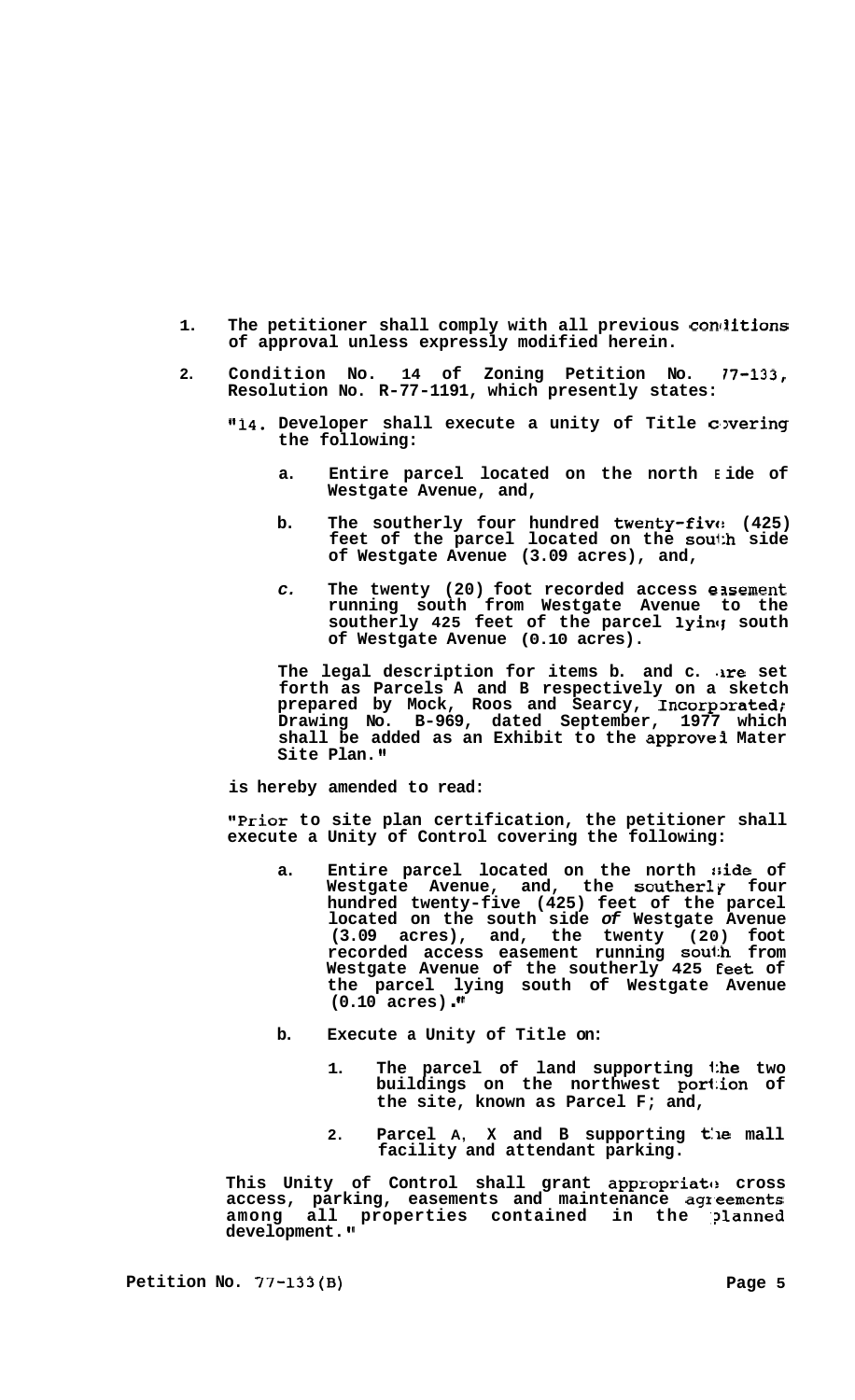- **3.** Prior to obtaining approval of the Unity of Control from Palm Beach County Zoning Division and County Attorney's Office, a site plan shall be submitted to and approved by the Zoning Division indicating:
	- a. The location of all buildings, parking stalls, access points, an easements.
	- b. The boundary lines of each separately owned parcel.
	- c. The building square footage, lot coverage, parking required and parking provided for each individual parcel.
- **4.** Sewer service is available to the property. The:refore, no septic tank shall be permitted on the site.
- **5.** Water service is available to the property. The:refore, no well shall be permitted on the site to provide potable water.
- *6.* Within eight *(8)* months of Board of County Comaission approval, the petitioner shall replace the e:cisting wooden fence along the east property line with a ;six *(6)*  foot concrete slat wall.
- *7.* Within sixty *(60)* days of site plan certification, the petitioner shall repair the existing wooden fence along the eastern property line to Palm Beach County Building Standards.
- *8.* Pruning practices shall be in accordance with acceptable standard Horticultural Pruning Standz.rds as established by Florida Nurserymen's and Growers Association. There shall be no hatracking **of**  vegetation.
- **9.** Failure to comply with any conditions of approval may result in the denial or revocation of a building permit; the issuance of a stop work order; the denial of a Certificate of Occupancy on any building or structure; or the denial or revocation of any pe:mit or approval for any developer-owner, commercial.-owner, lessee, or user of the subject property. Appeals from such action may be taken to the Palm Beach County Board of Adjustment or as otherwise provided in the Palm Beach County Zoning Code.